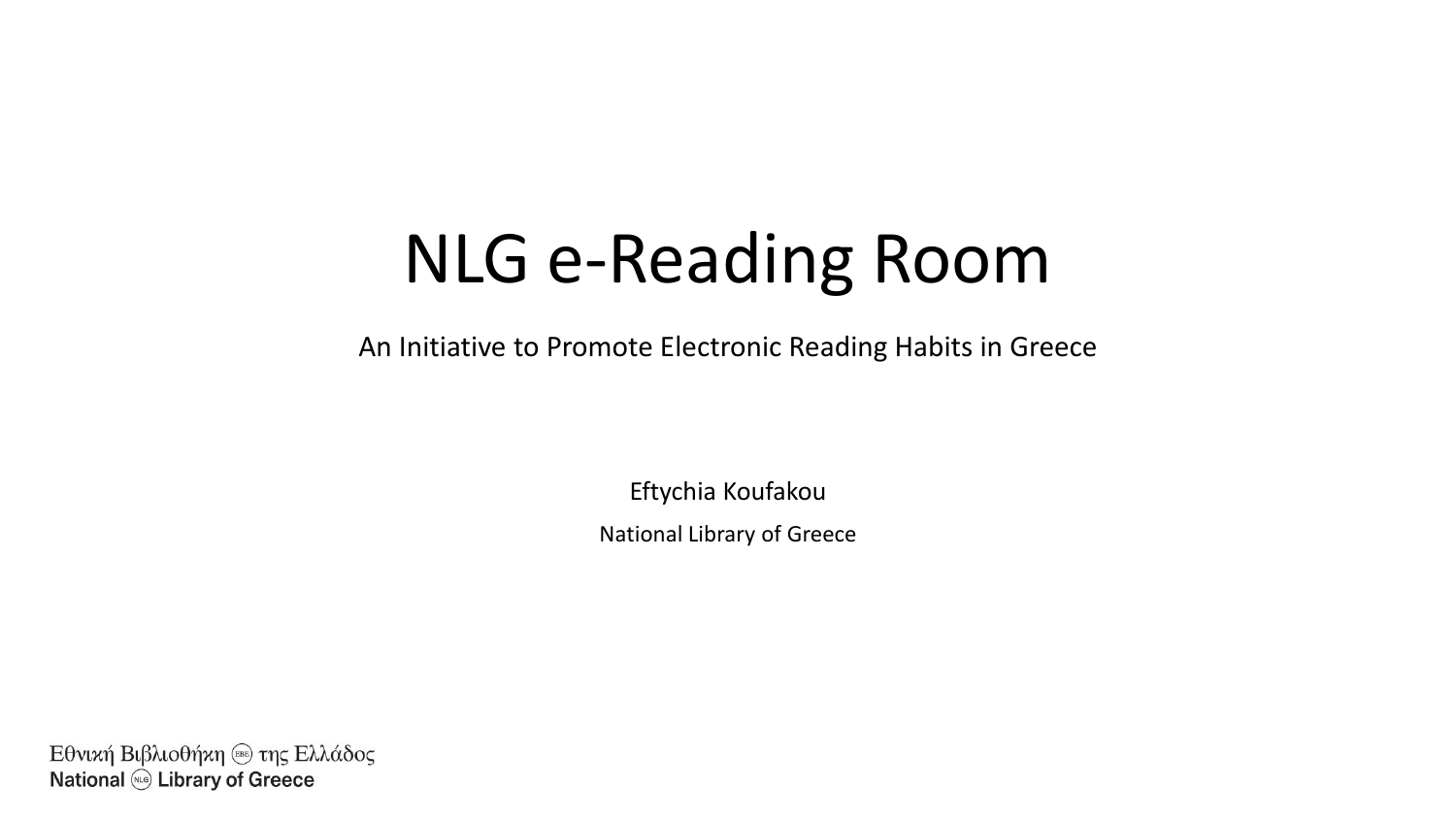### E-book market in Greece

- 927 active Greek publishers W 138 publish e-books
- 20 publishers > 20 e-books
- ~ 8.000 e-books in Greek language
- Mostly literature

\*Data collected in 2017

Εθνική Βιβλιοθήκη (ΕΒΕ) της Ελλάδος **National** *(NLG***)** Library of Greece

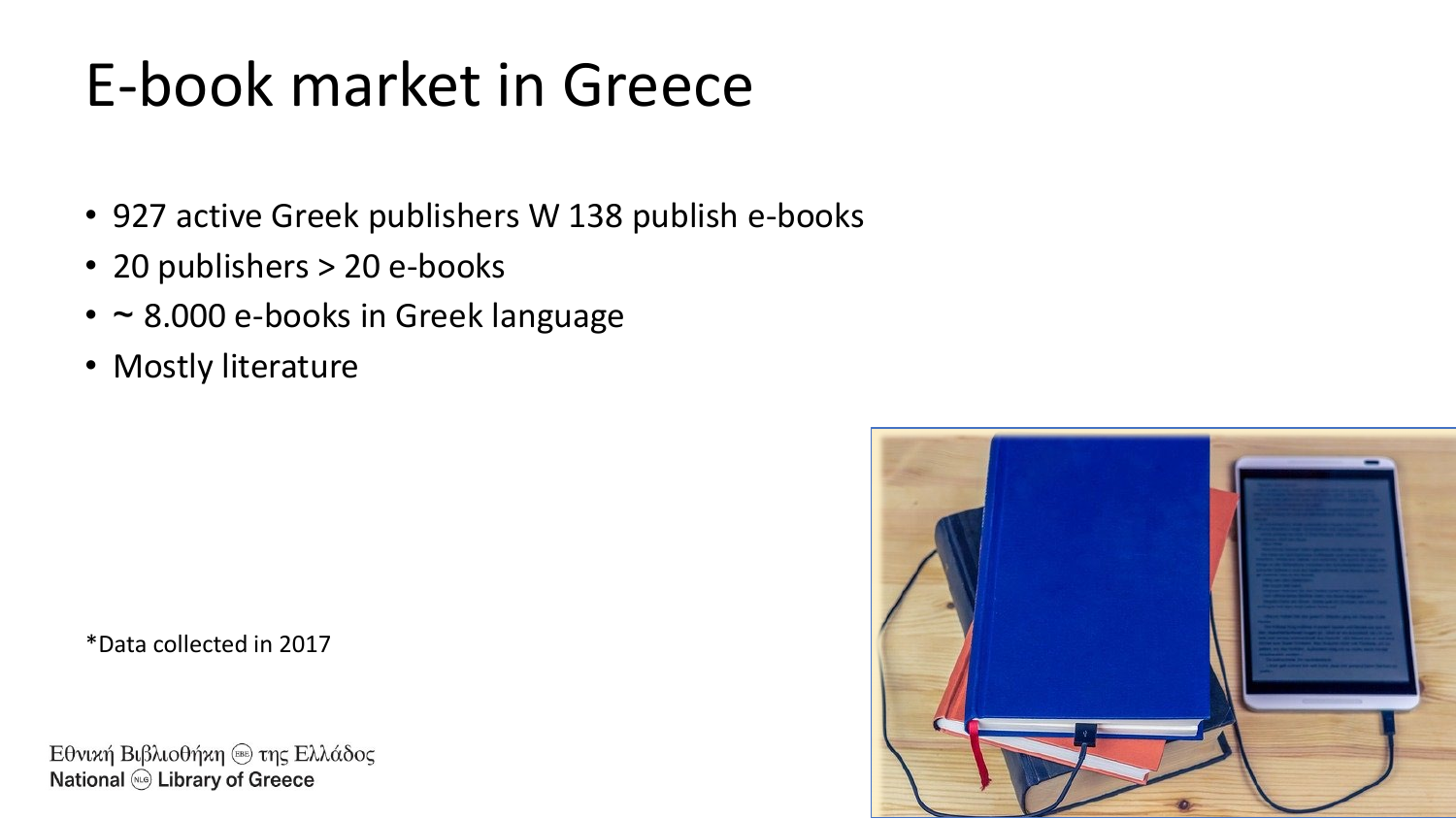#### **Ηλεκτρονικό** <sup>(ΕΒΕ)</sup> Αναγνωστήριο e-Reading @ Room

[ereading.nlg.gr](https://ereading.nlg.gr/el/) 

e-Reading service provides free access to Greek popular electronic books remotely for a limited time to all NLG registered users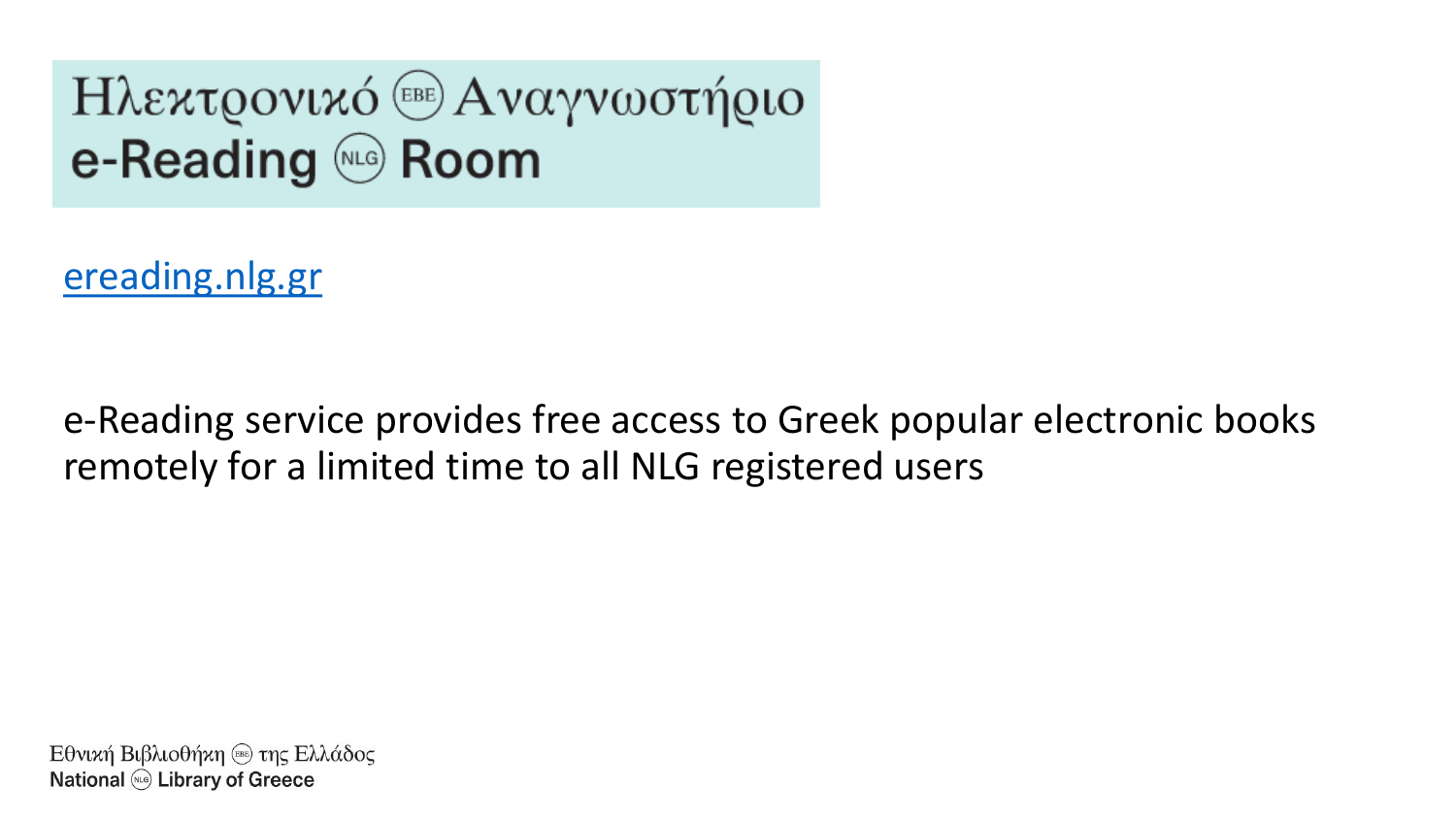### Implementation & Operation

#### **2017 - 2020**

Initial phase (SNF funds)

- Project of NLG relocation at the Stavros Niarchos Foundation Cultural Center (SNFCC) W Stavros Niarchos Foundation donation (SNF)
- Official launch W November of 2018

#### **From 2021 …**

Operational phase (NLG budget)

- New usage policy
- Collection growth
- New publishers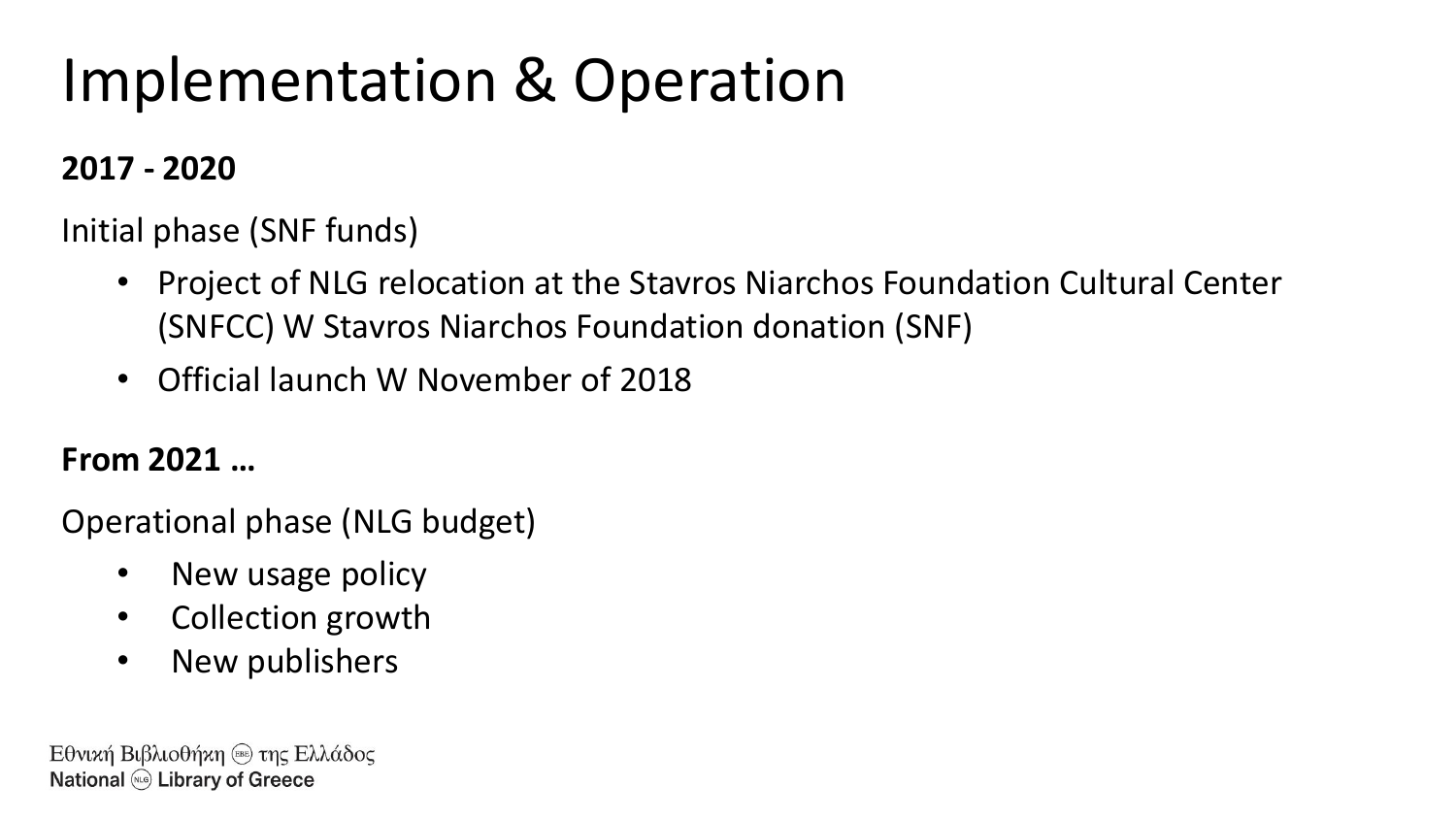### Goals

- Promotion of electronic reading
- Reader's familiarization with the e-book and its technologies
- Greek e-book market expansion
- Users' familiarization regarding: W intellectual rights W digital rights management (DRM)
- Free access to all e-books available by Greek publishers
- Production of more e-books from Greek publishers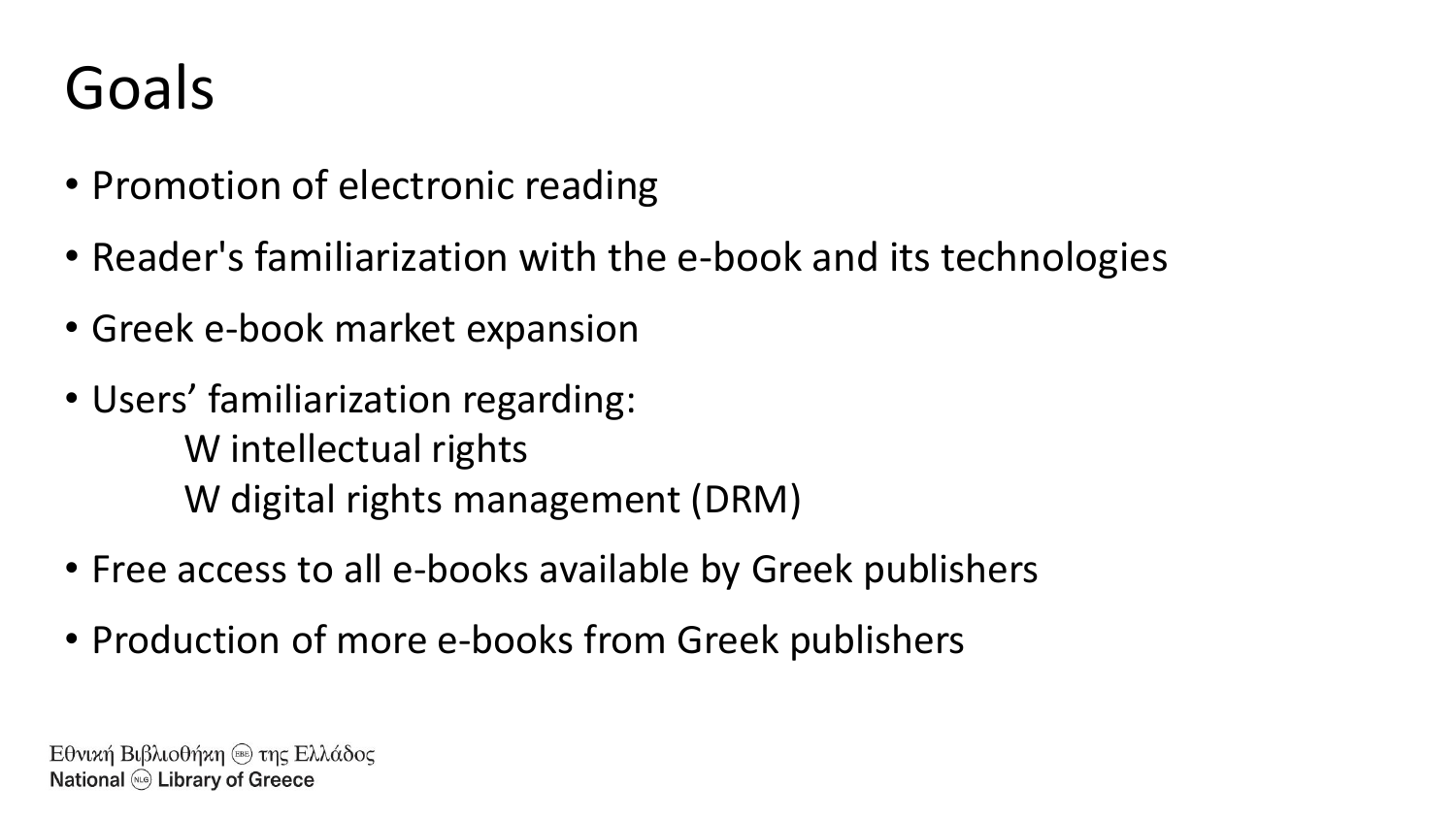#### e-Reading Room… in numbers





W **2.253** e-book W **13** Greek publishers W **21.255** users W **74.667** downloads

**51.277** downloads (Official launch - 31/12/2020) Average per year  $\approx$  16.200

**23.390** downloads (01/01/2021 - 31/12/2021)

$$
\kappa \sim 44\%
$$

Εθνική Βιβλιοθήκη (ΕΒΕ) της Ελλάδος **National @ Library of Greece**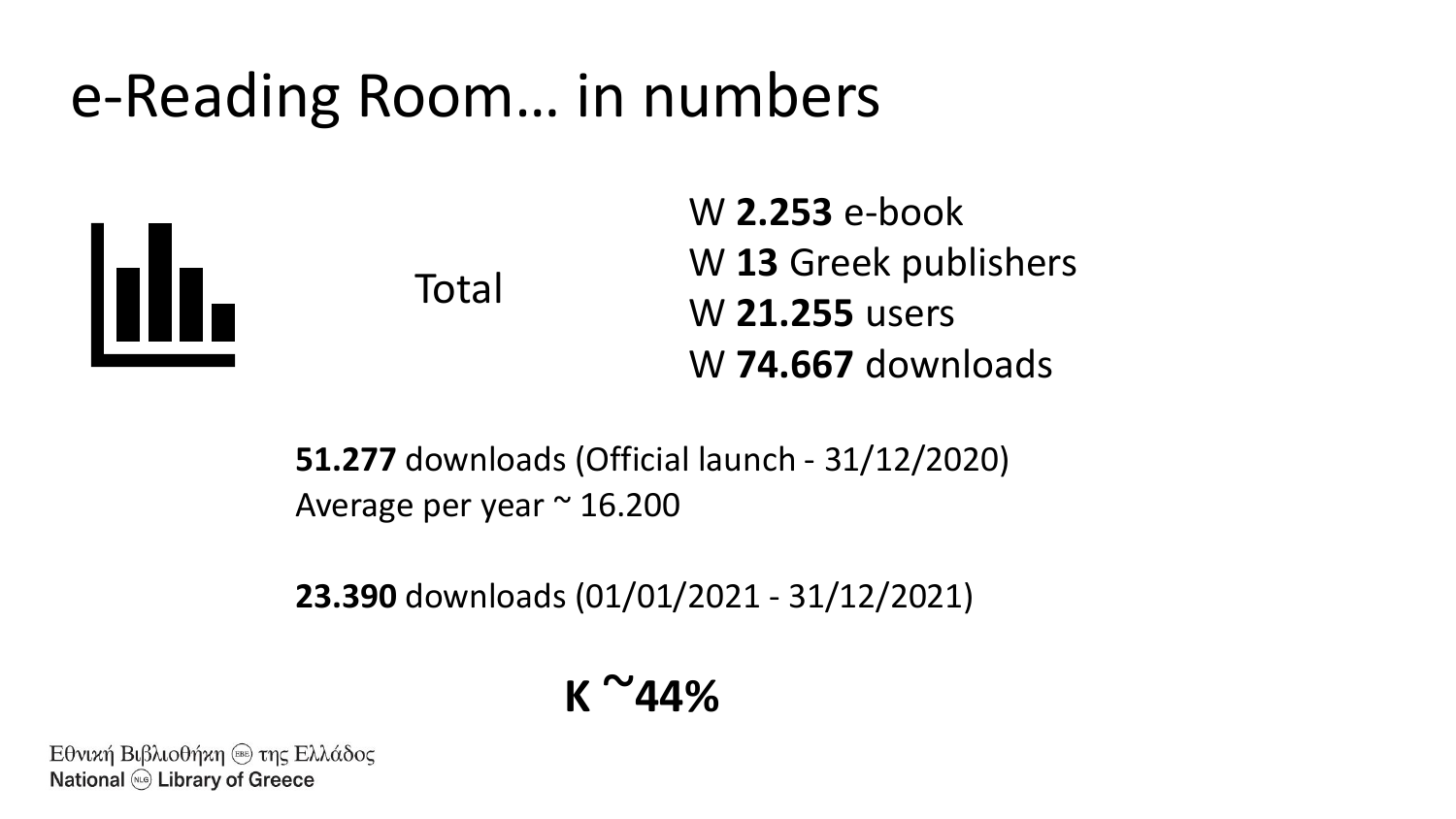#### Functionalities

The users can

W browse/search the e-book collection W borrow and read popular e-books in Greek language

Addressed to everyone

W no geographic limits

Requirement

W registered user @ NLG Single Sign On service W [https://register.nlg.gr](https://register.nlg.gr/)

Εθνική Βιβλιοθήκη (ΕΒΕ) της Ελλάδος **National @ Library of Greece**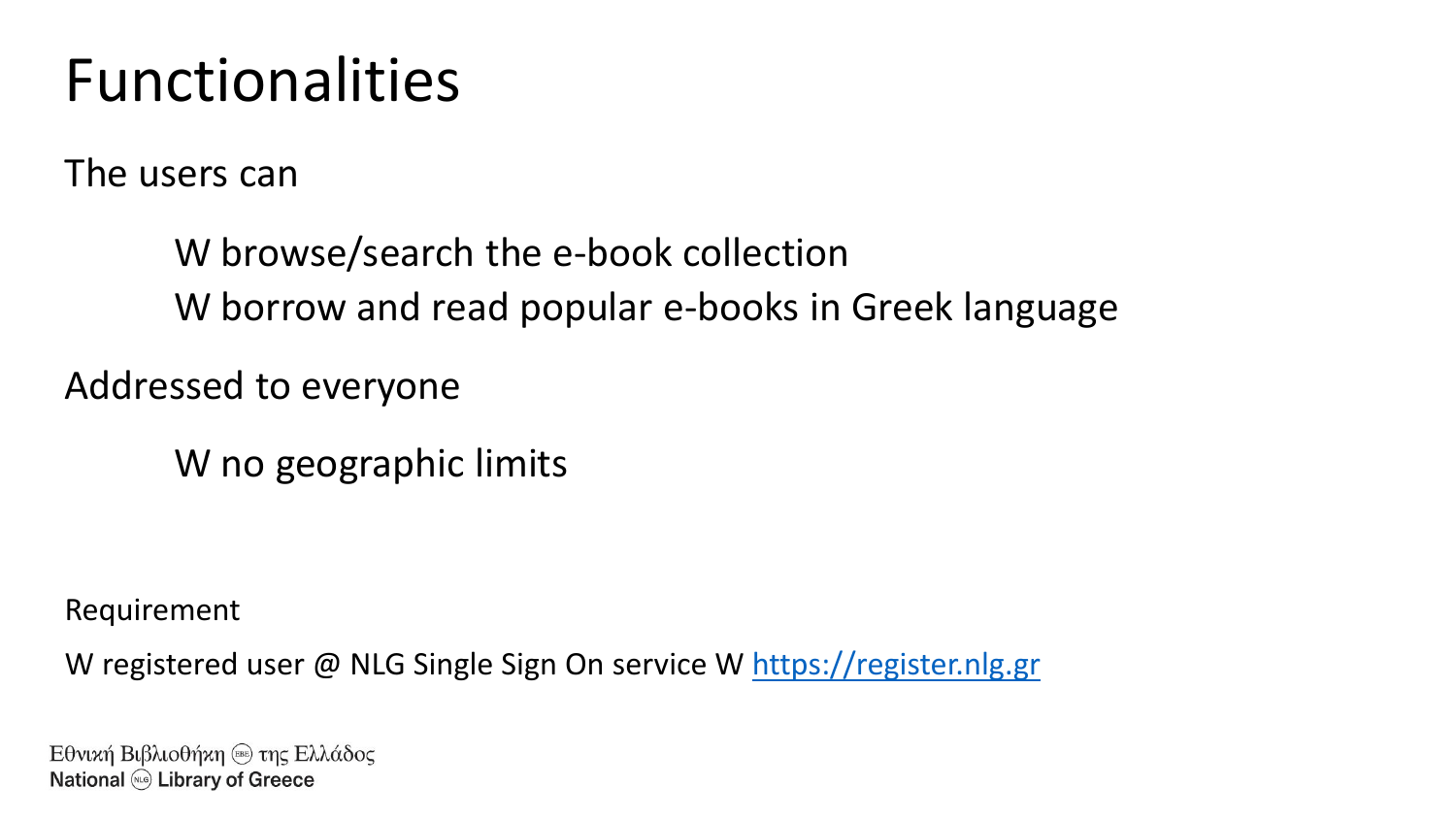### Usage policy

| Initial phase (2018-20)                           | <b>Production phase (2021-)</b>                                |
|---------------------------------------------------|----------------------------------------------------------------|
| 1 simultaneous download per title (1 user/1 copy) | 5 simultaneous downloads per title (5 concurrent users/1 copy) |
| 36 downloads per title (prepaid downloads)        | 100 downloads per title rewed annually (pay per use)           |
| 3 downloads per user                              | 3 downloads per user                                           |
| Lending period W 15 days                          | Lending period W 15 days                                       |
| 1 renewal per title for 15 more days              | 1 renewal per title for 15 more days                           |
| 1 reservation                                     | 1 reservation                                                  |
| 36 downloads per user annually                    | 36 downloads per user annually                                 |
| DRM protection                                    | DRM protection                                                 |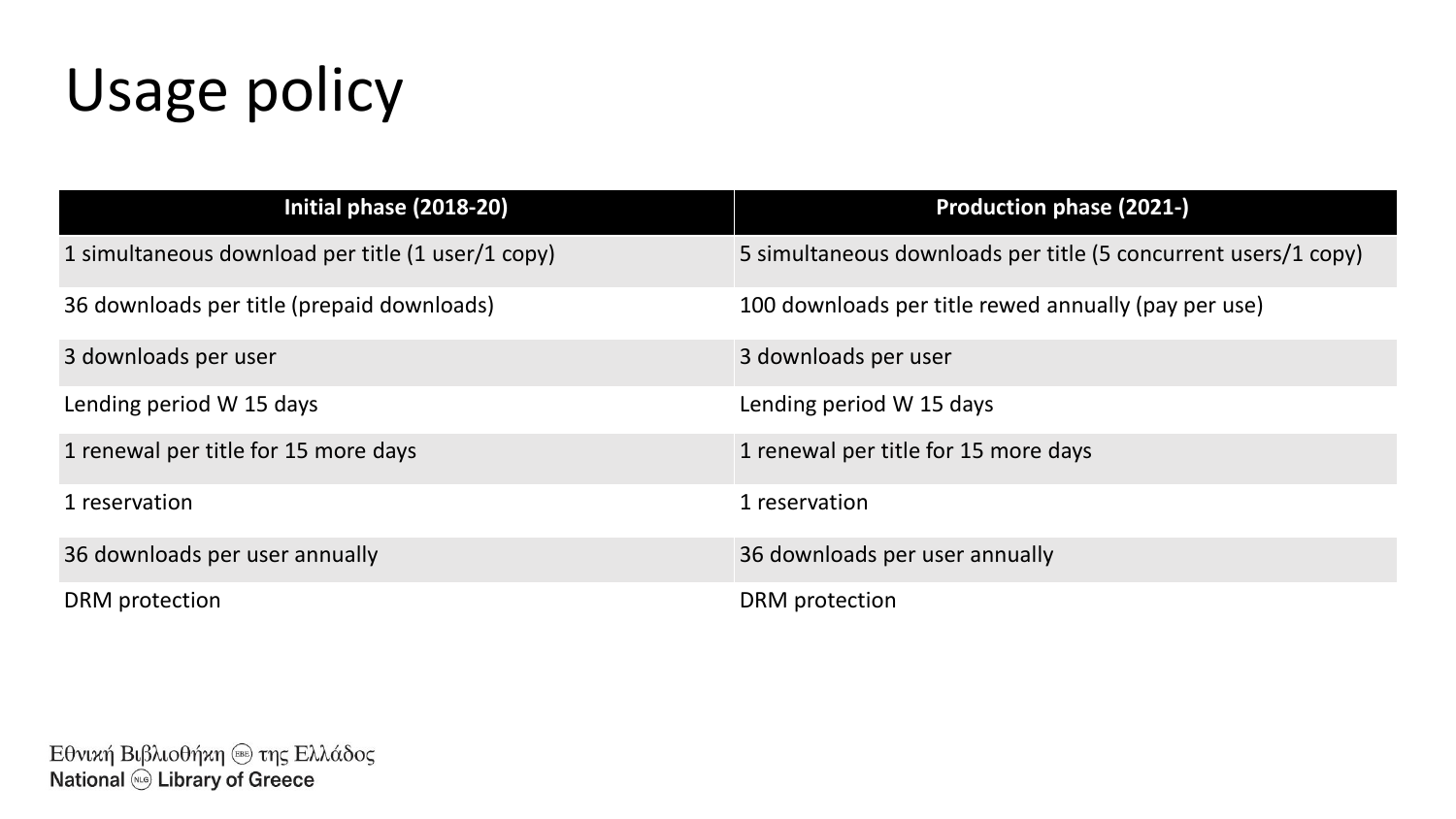#### Benefits

- Create a «precedent»
- Facilitate access to a large e-book collection
- Promotion of Greek publishers and Greek commercial e-books
- Expansion of the Greek e-book market
- Quantitative and qualitative data for analyzing & evaluating the use of e-books
- Strengthen the trust between the stakeholders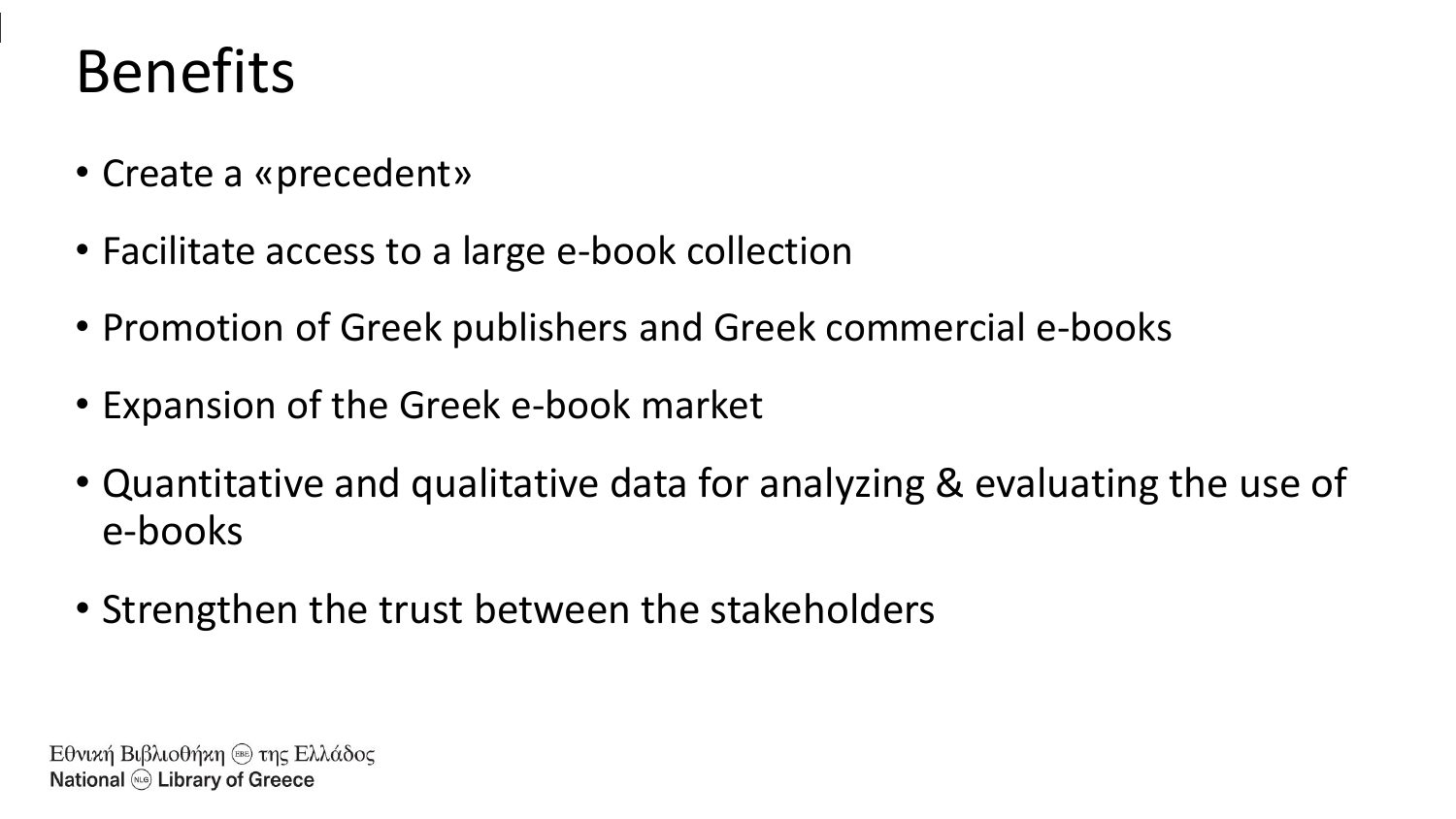Enrich the e-book collection Include more Greek publishers

#### **G**

#### National model service of e-reading in Greece